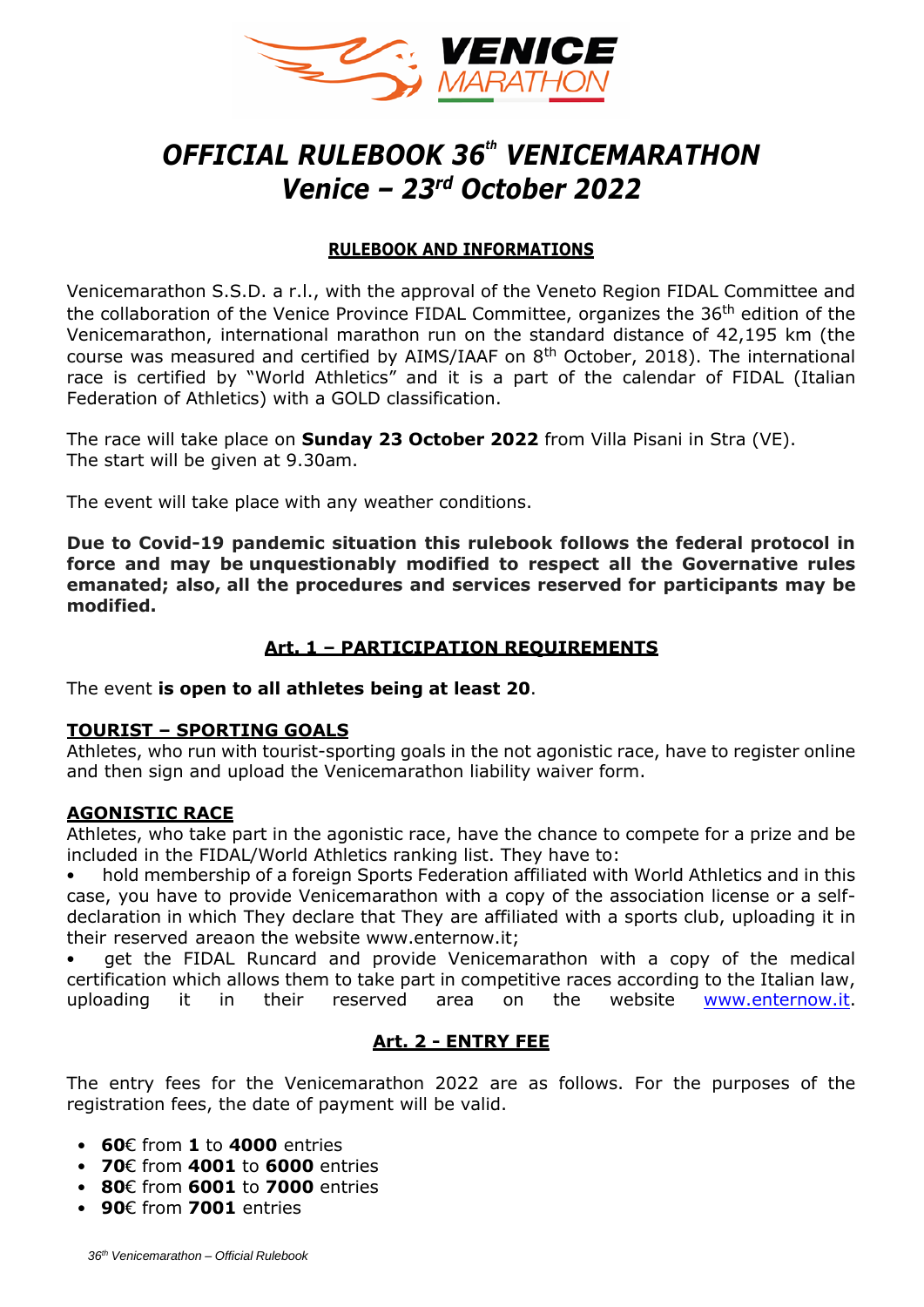

**Venicemarathon S.S.D. a r.l. can activate, whenever it wants, every promotion on the entry fee of the race.**

**Processing fees are in addition to the entry fee when athletes register for the eventpaying online.**

## **Art. 3 – SERVICES INCLUDED IN THE ENTRY FEE**

Entry fee includes:

- Race number with timing chip included
- Medical assistance
- Refreshment at the finish line and along the course
- Dressing tents at the start and finish line
- Toilets both at the start and at the finish line
- Race pack with technical T-shirt by UYN; gadgets from the sponsors and informative material
- Pre-race transportation from Venice Tronchetto or Mestre to the start area
- Post-race transportation from the finish area to Venice Tronchetto, Mestre or start area
- Personal clothes transportation from start to finish area (with the kit bags gives from the organization)
- Timing service and ranking list
- Personal results via e-mail
- Finisher's commemorative medal
- Finisher's diploma downloadable from the official website [www.venicemarathon.it](about:blank)

## **Art. 4 - HOW TO REGISTER**

Filling the registration form with participants' details directly online. Follow the instructions reported on the official website [www.venicemarathon.it,](http://www.venicemarathon.it/) in this case the payment will be done directly by credit card, follow all instructions reported on the website.

**The documents required for participation, if provided for by the type of registration chosen (see art. 1 of this regulation), must be uploaded to their reserved area on the website www.enternow.it . In the event that the athlete is unable to upload the required documents** (for example, if the renewal of the membership or medical examination have yet to be carried out) **registration will be accepted sub-judice and the athlete will be required to provide the documents at the time of the withdrawal of the race-bib, under penalty of non-admission to participation.**

**It is recommended to upload the documentation relating to the membership and especially to the medical certificate well in advance, in such a way as to allow the verification of the conformity of the same with the current legislation and to avoid unpleasant problems/refusals at the withdrawal of the race-bib.**

## **Art. 5 - ATHLETES REGISTERED FOR THE 2020 EDITION**

All athletes who were registered for the 2020 edition and already postponed to 2022 have to check their personal email, on which we sent in December 2021 all the instructions for the confirmation of their personal information.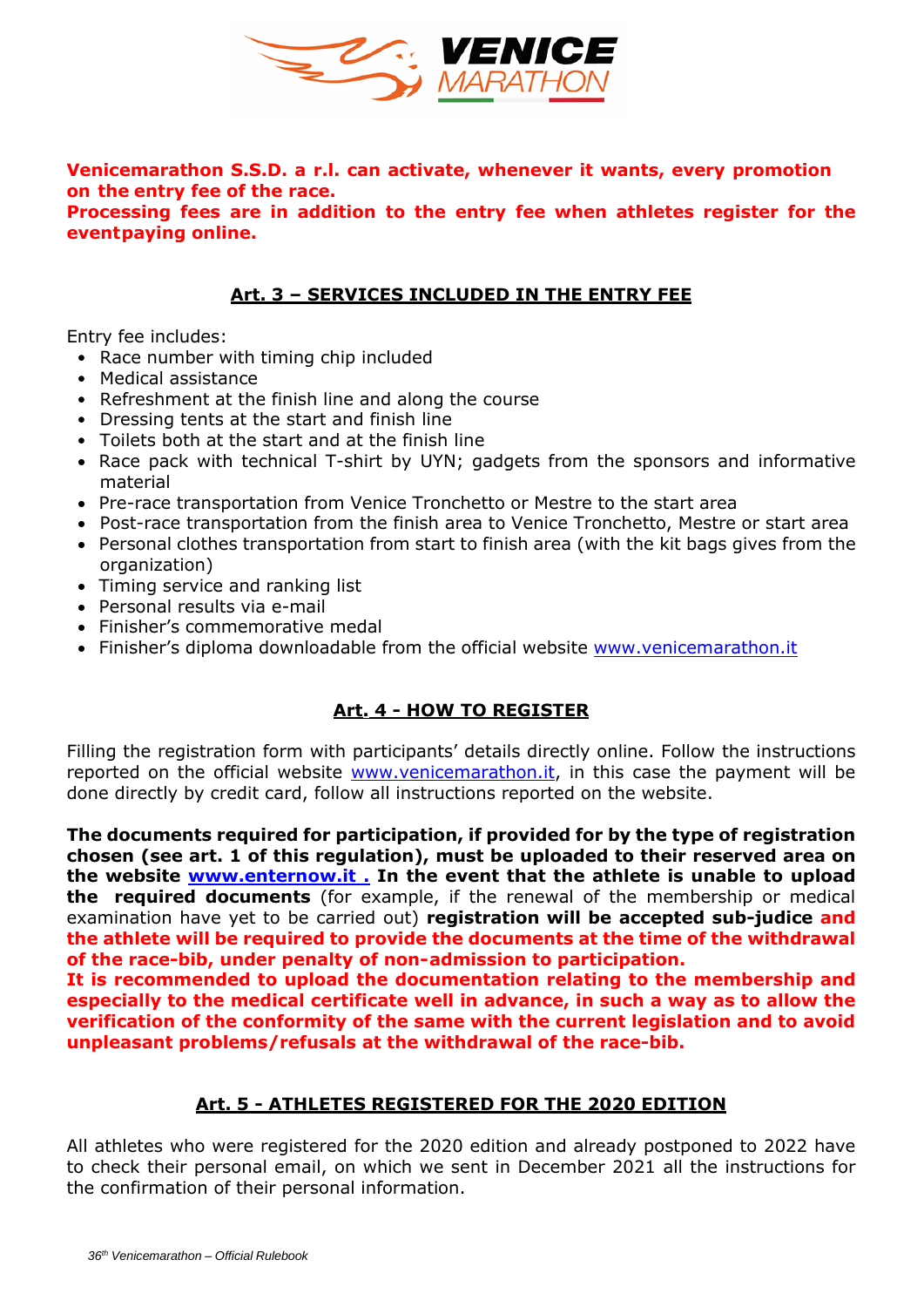

## **Art. 6 – CONFIRMATION EMAIL AND CONFIRMATION LETTER**

All athletes will receive a **confirmation email** about the registration and an **order confirmation email** about the payment when they register for the event.

The **confirmation letter will be sent** via email to all participants few weeks before the race day; the document will be necessary to get the bib-number at the Exposport Venicemarathon Village.

Athletes who won't be able to download the confirmation letter **will get it at the proper secretary** close to the bib number pick up area.

## **Art. 7- REFUND OF THE ENTRY FEE**

#### **Under no circumstances are the entry fees refundable.**

#### **Art. 8 – REGISTRATION DEADLINE**

Registration will close at **8000 entries**.

Venicemarathon S.S.D. a r.l. retains the rights to close registrations prior to said deadline as wellas to accept entries after the deadline.

## **Art. 9 - COMPULSORY EQUIPMENT**

Participants must be equipped with appropriate sportswear.

## **Art. 10 – BIB NUMBERS DISTRIBUTION**

Bib numbers **will be distributed in a progressive way depending on the registration date** (who register before will get a lower bib number).

The **corral** will be distributed on the basis of the best personal time declared by applicants recorded in one race within the past **2 years** and this will be identified on the bib number with thecolor. The organization could verify the best personal time declared and in case of false declarationathlete will start at the back of the group. It will be possible **to verify the bib number and the corral assigned** directly from the official website [www.venicemarathon.it](about:blank) closer to the event.

| <b>CORRALS</b>       |                |   | <b>MTIMES INCLUDED IN THE CORRAL</b><br>W |               | <b>CORRAL</b><br><b>COLOR</b> |
|----------------------|----------------|---|-------------------------------------------|---------------|-------------------------------|
| <b>ELITE RUNNERS</b> |                |   | M                                         | 2:29:59 WHITE |                               |
|                      |                |   | W                                         | 2:59:59       |                               |
| <b>CORRAL</b>        | 1              | M | 2:30:00                                   | 2:59:59 GREEN |                               |
| <b>CORRAL</b>        | $\overline{2}$ | м | 3:00:00                                   |               | 3:29:59YELLOW                 |
|                      |                | W | 3:00:00                                   | 3:29:59       |                               |
| <b>CORRAL</b>        | 3              | M | 3:30:00                                   | 3:59:59BLUE   |                               |
|                      |                | W | 3:30:00                                   | 3:59:59       |                               |
| <b>CORRAL</b>        | $\overline{4}$ | М | 4:00:00                                   | 4:29:59RED    |                               |
|                      |                | W | 4:00:00                                   | 4:29:59       |                               |
| <b>CORRAL</b>        | 5              | м | 4:30:00                                   |               | <b>PURPLE</b>                 |
|                      |                | W | 4:30:00                                   |               |                               |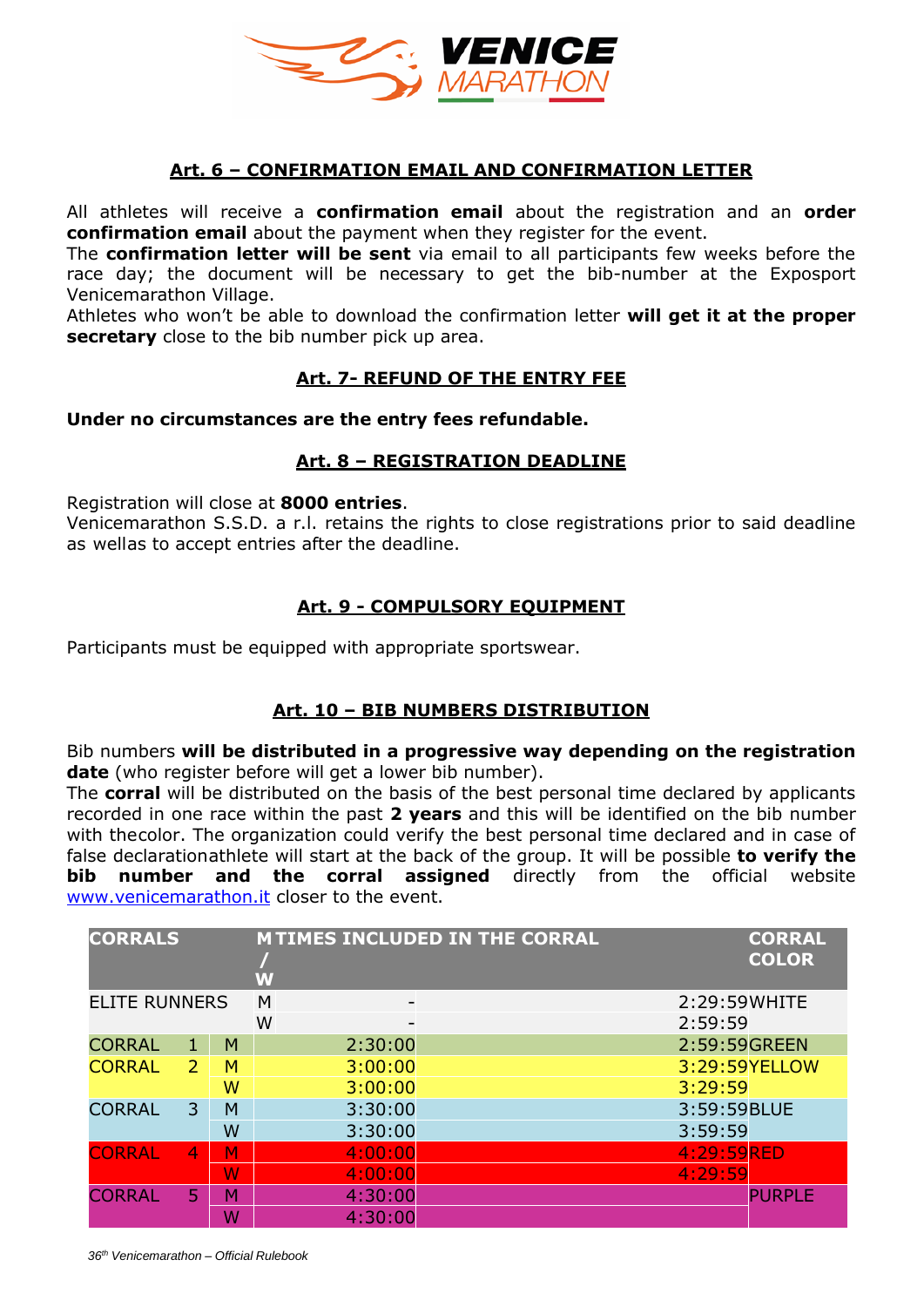

# **Art. 11 - BIB NUMBERS PICK-UP**

Athletes will be able to pick their race numbers up in person at **Exposport Venicemarathon Village** located in **San Giuliano Park** in **Mestre**. **For organizational reasons, under no circumstances it will be possible to receive the bibs in advance or pick them up on the day of the race.** 

Detailed information on how to get to Exposport Venicemarathon Village will be given on the confirmation letter or on the official website [www.venicemarathon.it.](about:blank) The timetable of the exhibition will be the following:

- *Friday, 21 st October from 10:00am to 8:00pm*
- *Saturday, 22 nd October from 9:00am to 8:00pm*

**To get the bib-number it will be necessary to hand out the following documents:**

- an identity card / passport
- the confirmation letter via smartphone
- all the documents to complete your registration (if requested from the confirmation letter)

#### **If the athlete is unable to provide said documents, the Organizing Committee will nothand out the race number.**

To prevent a long wait in line and other inconveniences, we kindly ask you to keep to a reasonable minimum the number of race numbers collected by the same individual.

**The bib number is personal and cannot be given to any other person. It is absolutely forbidden to tamper the bib in any way. Athletes who cut, alter or hide the number won't be entitled to any prize even if cash prize.**

# **Art. 12 – BAGS FOR PERSONAL BELONGINGS**

A special service will be organized for the transportation of all bags containing participants' personal belongings from the start line to the finish line in Venice (Riva dei Sette Martiri).

Athletes will be allowed to use the kit bags provided by the organization only (they will be distributed with the bibs) and can be used only to carry few clothes to get changed after the race. A special adhesive numbered sticker (also given out by the organization with the bib) must befixed to the front of the kit bag.

The bags have to be brought to the staff **within the deadline that will be communicated through the useful info and printed on the bag of the bib.** The bags delivered late will be transported to Venezia Tronchetto (fruit and vegetable market area) where competitors can recover them returning from the arrival area.

**Venicemarathon S.S.D. a r.l. will take extreme care in the collection, handling and delivery of all bags, but declines any responsibility for lost items and will not offer any refund.**

## **Art. 13 – THE START**

The start will be divided into corrals of a maximum of 2000 participants and that will be spaced between them enough time to allow the outflow of athletes. The starting corral of each participant will be clearly indicated on the race bib by a specific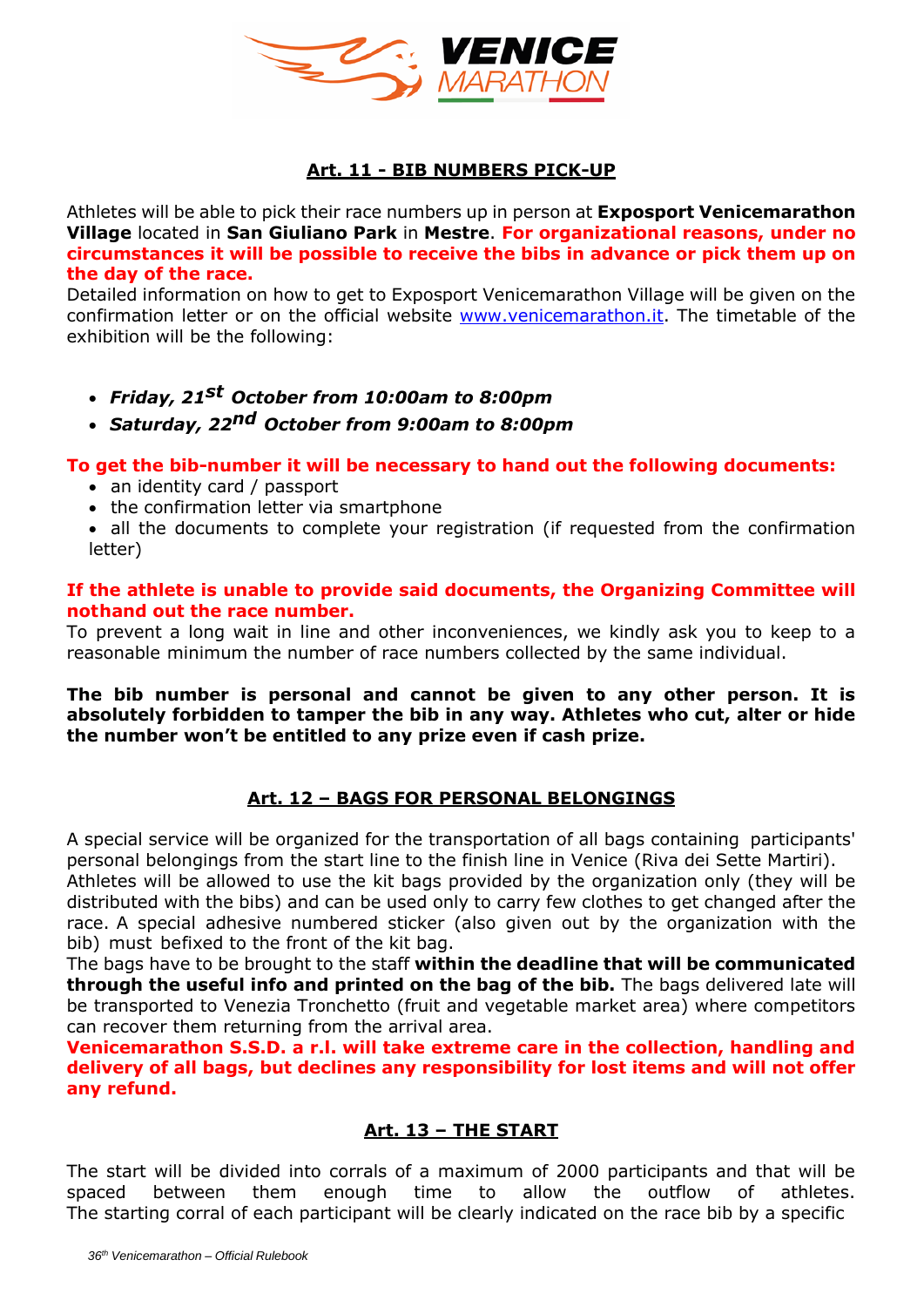

color. Access to the individual starting corral will be manned by our staff that will allow access only to athletes with bib combined with each corral and to the authorized staff recognizable by special pass.

The first start corral will be given from the **9:30am** and then all the others.

The exact start times will be determined as soon as possible, according to TV organization needs and of the authorities.

To guarantee a smooth run of the operations, all runners are requested **to get to the start area** in Stra by **8:30am**.

**Access to the start corrals** will take place from **8:55am** to **9:20am**. Latecomers will be forcedto start the race at the back of the group.

# **Art. 14 – TIMING**

Timing of the race is provided by Timing Data Service srl through a disposable transponder locatedon the back of each athlete's race bib.

**Athletes who tamper with the bib and remove the "chip" will not be timed and will notbe included in the rankings.**

For each athlete will be taken: **the official time** (from the shot to the finish line), the **net time** (from the moment you cross the starting line to the finish line), the intermediate steps at **km 5**, **km 10, km 15, at the half marathon** (km 21,097), **km 25, km 30, km 35 and km 40.** 

# **Art. 15 – TIME LIMITS**

The maximum time to get to the **half marathon** (km 21,097) is **2h45'**.

The maximum time to get to the **km 30** is **3h50'**.

The time limit **to finish the race** is **6h00'**.

**Beyond these time limits the organization cannot guarantee complete closing and thetotal security of the race course.**

## **Art. 16 - REFRESHMENT**

**Refreshement stations** with water are available on the course **every 5 kilometers**  starting from km 5. Sports drinks, fruit and cookies will be available from the 20th kilometer. In the refreshments provided by federal regulation along the course will be provided only drinks in closed bottles and individually bagged foods. However, it is advisable to all participants to bring with them what they need during the race and to store the waste to throw them only and exclusively in the appropriate containers that will be arranged in many points of the course and at the finish line. To avoid gatherings, refreshments along the route will be placed on both sides of the race course with multiple points of distribution, our staff will sort the athletes on the right or left side refreshment to promote a smooth flow. The final refreshment will be given to all participants in a closed bag. The distribution areas of the bags will be located on several points on both sides of the road and our staff will sort the athletes in the specific areas to avoid gatherings.

The refreshment bag will also hold the Finisher's commemorative medal. After receiving the bag the athletes have to follow the instructions to exit to the race area.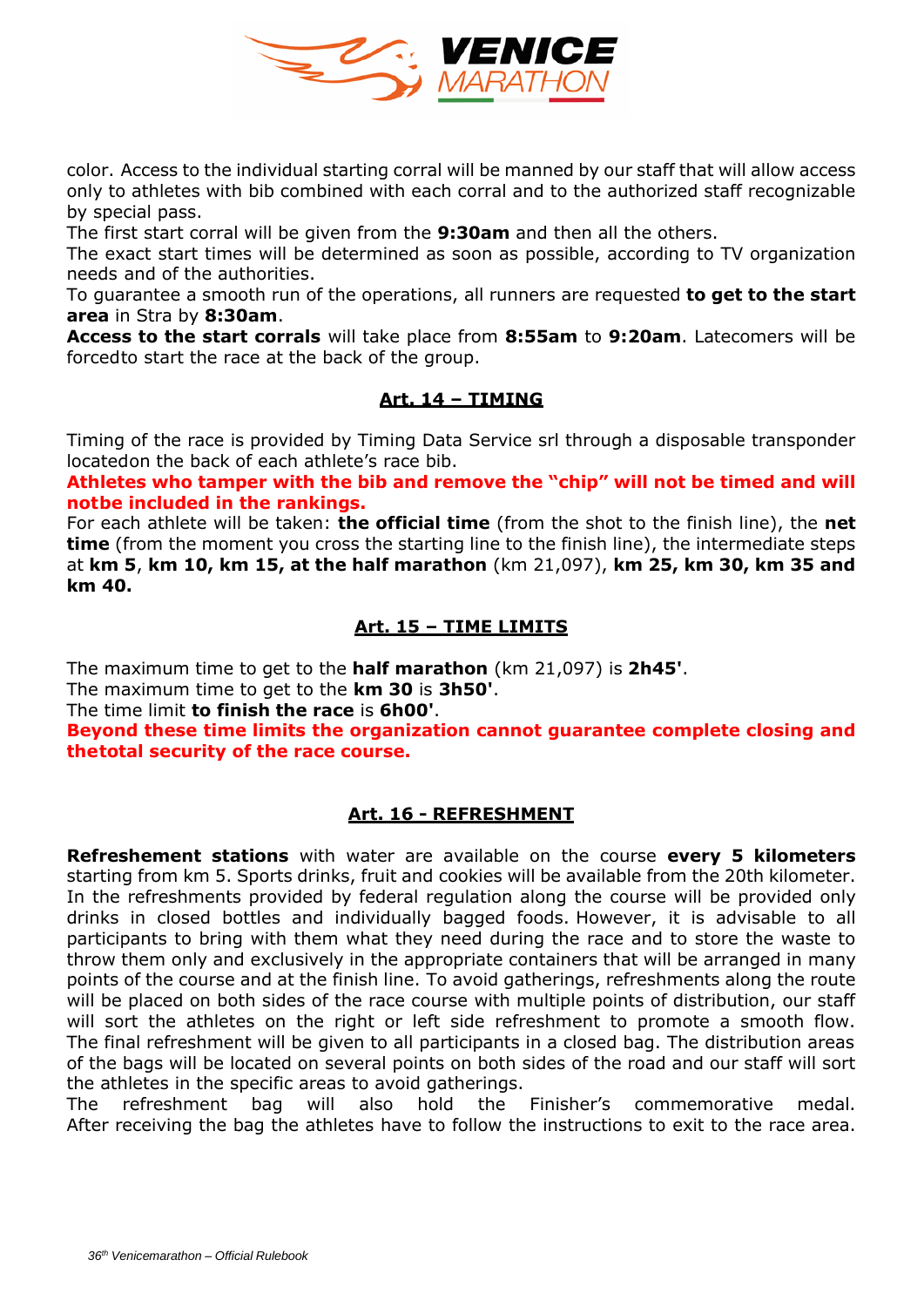

#### **Waste must be stored in the appropriate containers.**

#### **Art. 17 - WITHDRAWAL FROM THE RACE**

Athletes who decide to quit the race at any point during the race can make use of the "**sweepbuses**", which it will carry them to the first-aid stations (placed at km 23.5 and 29.5).

Then from there, the athletes will be taken, compatible with the organization of the race, to VeniceTronchetto, where they will be able to **take the ferry to the finish line to pick up their bags**.

The first waterbus will be not before the **12:30pm.**

#### **Art. 18 - MEDICAL ASSISTANCE**

A medical assistance service will be offered by the organizing committee in collaboration with localmedical facilities.

First aid stations will be available at km 23.5 (Venezia Marghera), at km 29.5 (San Giuliano Park) and on the finish line, as well as ambulances and medical motorbikes following the race.

## **Art. 19 – RESULTS**

The official rankings will be posted on the official website [www.venicemarathon.it](about:blank) after the race assoon as possible.

#### **Art. 20 – PRIZE PURSE**

SOON MORE INFORMATIONS

The prize money for the Overall Category is reserved to all athletes licensed to FIDAL or to the Word Athletics.

The additional time bonuses of the "Overall Category" will be combined with the Prize Money and they will be paid to the first 3 finishers in the right order with a recorded time sub 2h12' and 2h33' and according to the ranking.

Registered athletes with a Runcard will not be entitled to any cash or comparable prize.

## **Art. 21 – IMAGE COPYRIGHT**

Upon registration to the 36<sup>th</sup> Venicemarathon the athlete authorizes the organizing committee and its media partners to use all motion and still pictures taken during athlete's participation to the event in which athlete's likeness might appear. Said pictures might be used in association with all advertising and promotional material of the event, worldwide and for the length of time established by law, including all extension options provided by law.

#### **Art. 22 – DECEITFUL PARTECIPATION**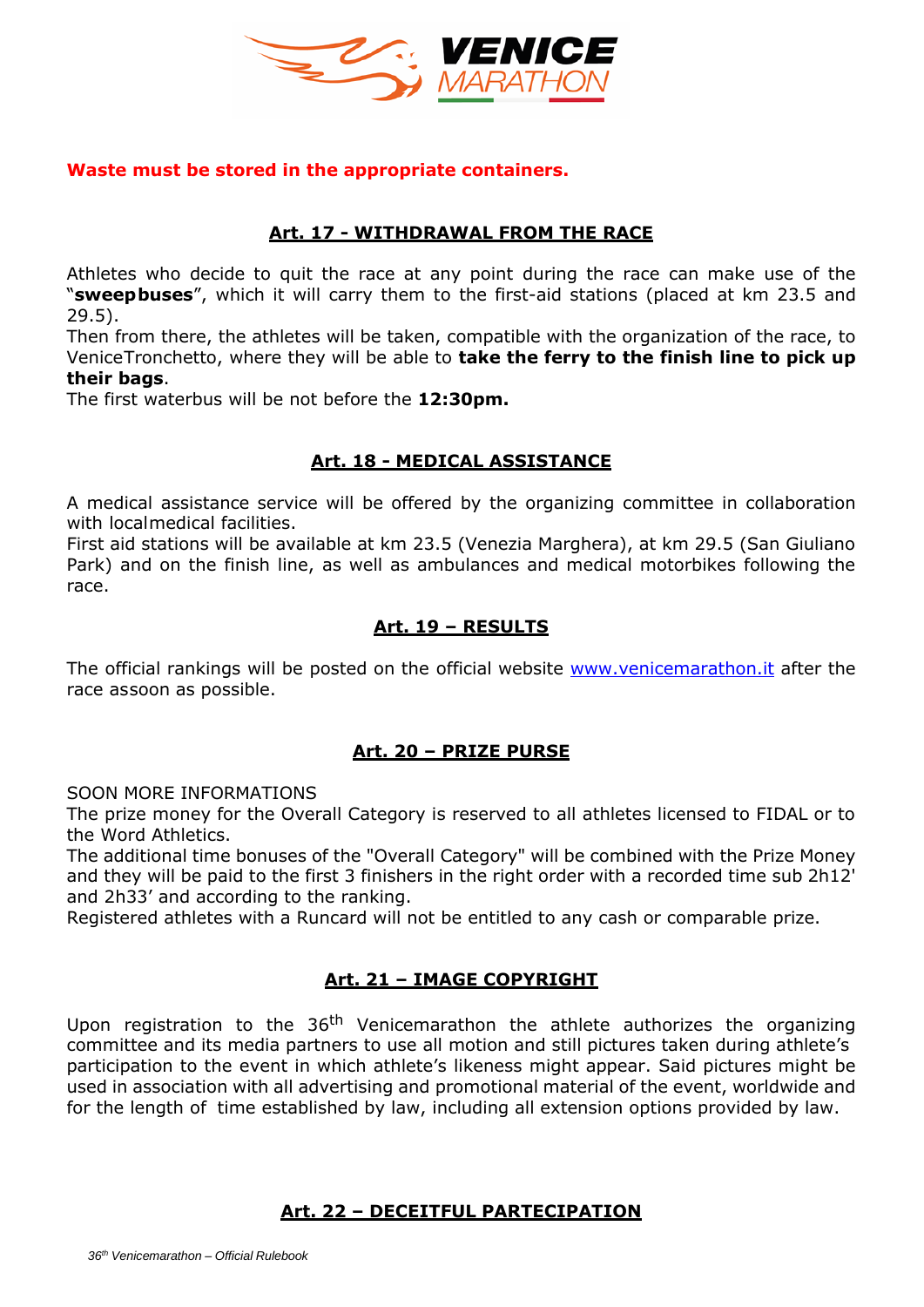

If an athlete takes part in the race without being registered and without the bib number, he or she will be considered responsible for any damages to people or things and besides he or she will be charged the sports fines established by the national judges and will be liable to legal sanctions provided for theft (clause no. 624 penal code).

The same punishment will be inflicted to athletes who give their bib number to another person without authorization. Photos or/and videos of the participation could be used to confirm these behaviors.

**Athletes who become protagonists of the above actions and/or of unsportsmanlike behavior can be denied the opportunity to participate in any event organized by Venicemarathon S.S.D. a r.l.**

# **Art. 23 – WAIVER OF LIABILITY**

By signing the registration form, either in paper or digital type (e-mail or on-line entry form), theathlete agrees to abide by the present rulebook and fully accepts the following waiver of liability. "The athlete declares that by 23<sup>rd</sup> October 2022 He will be a minimum of 20 years old and Heunderstands that participating in this event is potentially hazardous, and that He should not enterand participate unless He is medically able and properly trained. In consideration of the acceptance of this entry, the athlete assumes full and complete responsibility for any injury or accident which may occur while He is travelling to or from the event, during the event, or while He is on the premises of the event.

The athlete also is aware of and assume all risks associated with participating in this event, including but not limited to falls, contact with other participants, effect of weather, traffic, and conditions of the road.

The athlete, for himself and him heirs and executors, hereby waive, release and forever discharge the event organizers, sponsors, promoters and each of their agents, representatives, successorsand assigns, and all other persons associated with the event, for all his liabilities, claims, actions,or damages that He may have against them arising out of or in any way connected with him participation in this event.

The athlete understands that this waiver includes any claims, whether caused by negligence, theaction or inaction of any of the above parties."

# **Art. 24 – RACE CANCELLATION**

If the race is cancelled or moved to another location and/or otherwise not carried out for any reason not related to and beyond the will of the Organizers, including the revocation of race authorization by competent Public Authorities, the enrolled athlete will have nothing to claim from Venicemarathon S.S.D. a r.l. or the other co-organizers, even in the form of reimbursement of the costs incurred and to be incurred. The enrolment itself is valid as a waiver of any claim for financial damages already suffered and to be suffered in the future.

## **Art. 25 - FINAL WARNINGS**

For anything not provided for in this Rulebook, reference is made to the specific regulations and laws in force in this area. The Judges Group of Race may disqualify

athletes who will not pass from the points of detection located on the route. Complaints must be submitted to the Judges Group on the day of the event within thirty minutes of exposure of the rankings accompanied by the fee of  $\epsilon$  50,00 that will be returned in the event of acceptance as required by Federal and R.T.I. Venicemarathon S.S.D. a r.l. has the faculty to modify this rulebook in every part whenever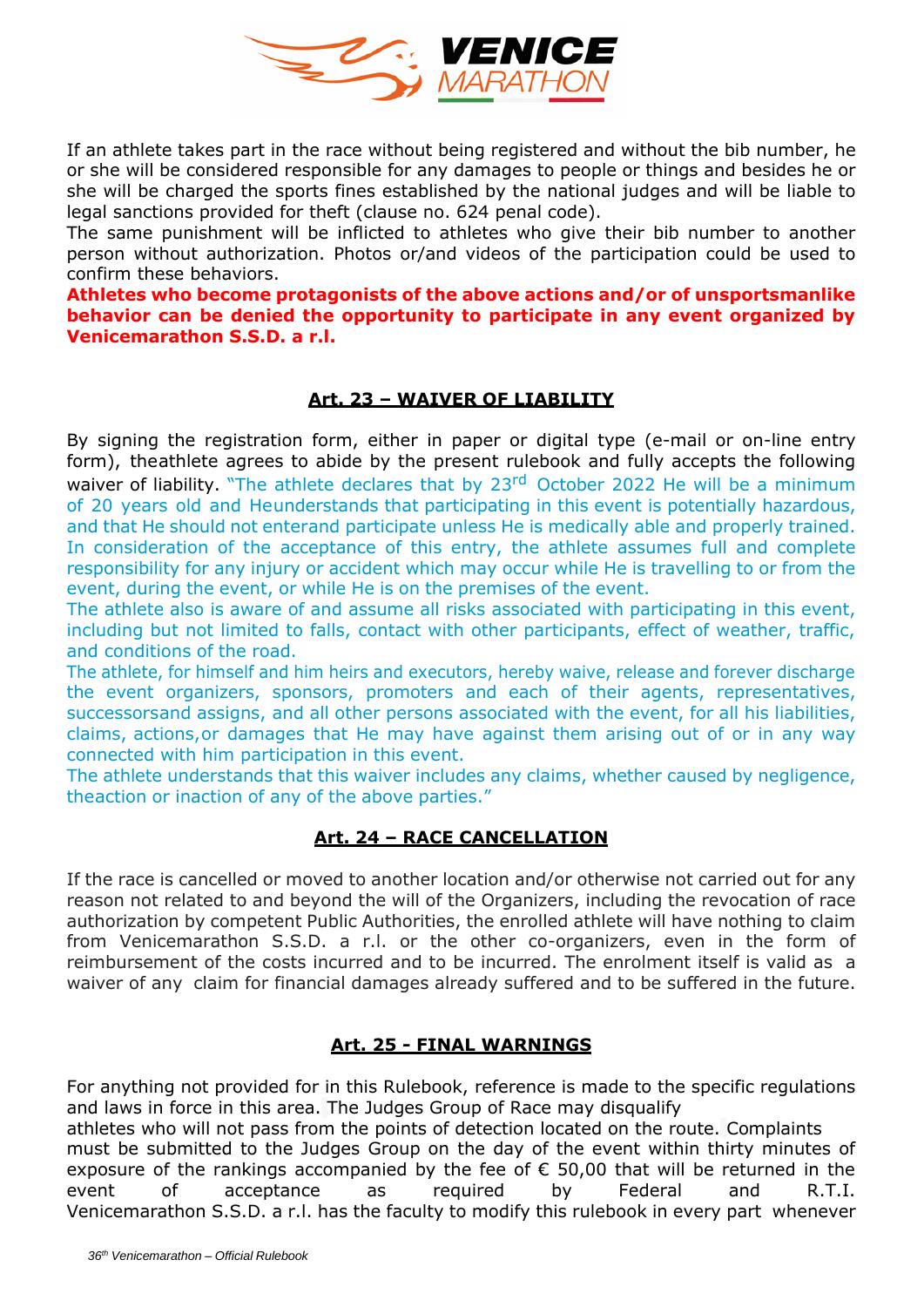

it needs in order to guarantee a better organization of the race.

All modifications to services, venues and timetables will be communicated to registered athletes via the confirmation letter, or will be posted on the official website [www.venicemarathon.it.](about:blank) Moreover, basic information and instructions to follow on race day will be handed out alongside with the bib number.

## **Art. 26 – INSURANCE**

The event is insured for RCT with primary insurance company.

# **Art. 27 – LETTER A, B, C, D, E, F OF THE PRIVACY POLICY**

Information pursuant to art. 13 of the European Regulation 679/2016 and consent Pursuant to art. 13 of European Regulation (EU) 2016/679 (hereinafter GDPR), and in relation tothe personal data you have provided, we inform you of the following: Controller and Data Protection Officer

Data controllers are: 1. Venicemarathon S.S.D. a r.l. with registered office in Venice, Mestre via Linghindal 5/5; 2. Idea Venezia s.r.l. with registered office in Venice, Mestre via Linghindal 5/5. Both holders can be contacted by e-mail at [info@venicemarathon.it.](about:blank) The data controllers have notappointed a Data Protection Officer (R.P.D.).

## **Purpose of data processing**

Your data will be processed in order to:

A) provide the services declared in the rulebook, including the delivery of the bib number and therecording of the timing of the event;

B) prepare and publish the list of participants, the ranking and the historical archive;

C) carry out the press office activity during the sporting event and any events related to these;

D) fulfil any legal obligations in the field of taxation, accounting or public security;

E) use the fixed or moving images on which it may appear, taken during your participation in the event, on all visual media as well as on promotional and/or advertising materials produced and distributed throughout the world and for the maximum time provided for by the laws, regulations and treaties in force;

F) send

G)

H) by sms/e-mail or social network of press releases, information material or event information from us, or subjects expressly delegated to this, in relation to the event or related activities;

Among the personal data that will be processed include: name / surname / gender / date and place of birth / telephone / residence / contact details of the person to contact in case of emergency / registration to Word Athletics or to other associations of athletics / best personal time of the event. In addition, the following particular personal data may be requested:

I) medical data, including any certificates and/or the presence of disabilities, in order to allow theprovision of specific services for or during the sporting event.

Personal data may be processed through both paper and computer files (including portable devices) and processed in a manner strictly necessary to meet the purposes indicated above. **Legal basis for processing**

Failure to recognize consent for the purposes referred to in points A, B, C, D, E and F does notallow you to participate in the events organized by us.

In the same way, for medical data (G) and, in any case, for particular data concerning your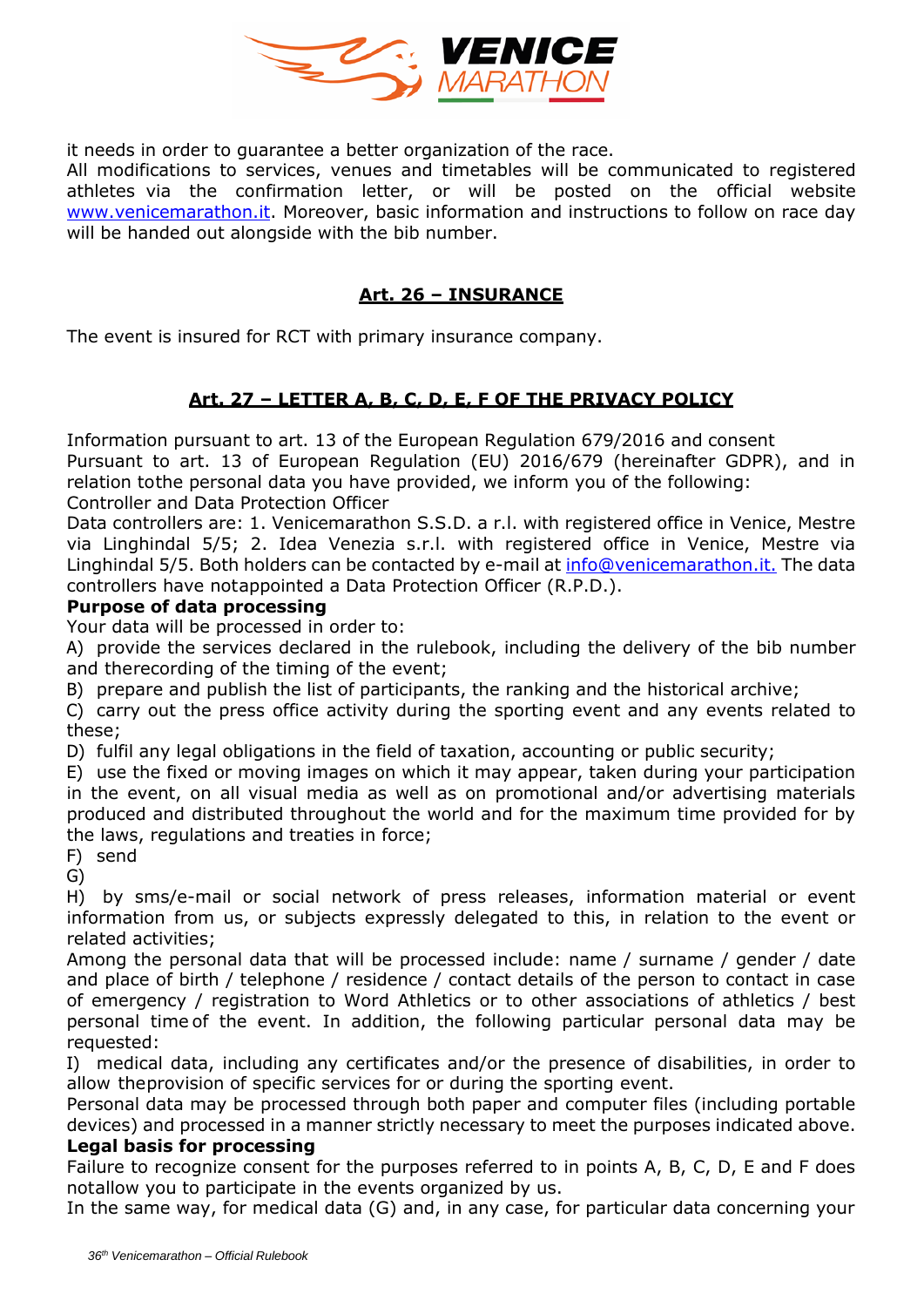

person or persons accompanied by you or who assist you, if they are required for health or safety reasons, consent is required.

#### Data retention

The data provided by you (for the purposes referred to in points A, B, C, D, E and F) will be processed for the duration of this event and further stored for the period of 10 (ten) years. For the purposes referred to in point G, the data will be kept as strictly as necessary.

By way of derogation from the previous paragraphs, the deadline will be extended if it is necessaryto keep the data further in order to defend or enforce a right or to fulfil any further legal obligations or orders of the Authorities.

## **Reporting**

Your personal data may be communicated to: 1. Collaborators of Venicemarathon SSD a r.l., who provide services for the purposes indicated in the previous points; 2. Subjects who process data in compliance with specific legal obligations; 3. Persons who process data for the collection of event performance; 4. Persons who process data for the registration and booking service of the event; 5.Judicial or administrative authorities, for the fulfilment of legal obligations; 6. Personnel or associations carrying out the health service during and after the event; 7. National associations (including the Word Athletics) of athletics. Data profiling

Your personal data are not subject to any fully automated decision-making process.

## **Rights of the data subject**

Among the rights granted to you by the GDPR are those of:

l ask Venicemarathon SSD to r.l. access to your personal data and information relating to them;the correction of inaccurate data or the integration of incomplete ones; the cancellation of

personal data concerning you (to the occurrence of one of the conditions indicated in art. 17, paragraph 1 of the GDPR and in compliance with the exceptions provided for in paragraph 3 of thesame article); the limitation of the processing of your personal data (to resort to one of the hypotheses indicated in art. 18, paragraph 1 of the GDPR);

l request and obtain from Venicemarathon SSD to r.l. your personal data in a structured format and readable by automatic device, also in order to communicate such data to another controller(c.d. right to portability of personal data);

l oppose at any time to the processing of your personal data to the use of particular situations thatconcern you;

l revoke consent at any time, limited to cases in which the processing is based on your consent forone or more specific purposes and concerns common personal data (such as date and place of birth or place of residence), or particular categories of data (for example,

data revealing your racial origin, your political opinions, your religious beliefs, your state of health or your sex life).

The processing based on consent and carried out prior to the revocation of the same retains, however, its lawfulness; lodge a complaint with a supervisory authority (Data Protection Authority

- [www.garanteprivacy.it\)](about:blank).

# **Art. 28 - LETTER G OF THE PRIVACY POLICY**

Information pursuant to art. 13 of the European Regulation 679/2016 and consent.

Pursuant to art. 13 of European Regulation (EU) 2016/679 (hereinafter GDPR), and in relation tothe personal data you have provided, we inform you of the following: Controller and Data Protection Officer

Data controllers are: 1. Venicemarathon SSD a r.l. with registered office in Venice, Mestre via Linghindal 5/5; 2. Idea Venezia s.r.l. with registered office in Venice, Mestre via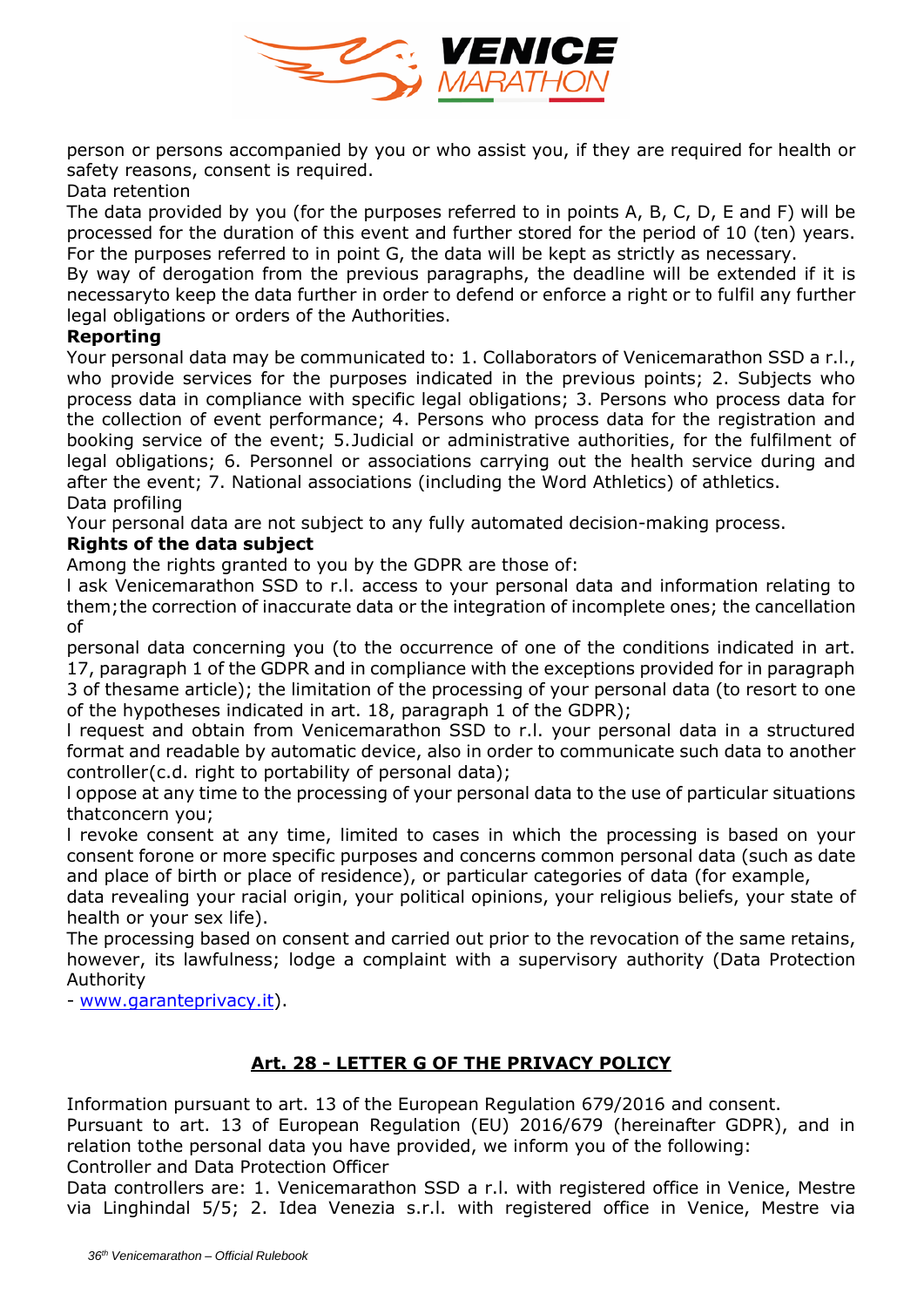

Linghindal 5/5. Both holders can be contacted by e-mail at [info@venicemarathon.it.](about:blank) The data controllers have notappointed a Data Protection Officer (R.P.D.).

## **Purpose of data processing**

Your data will be processed in order to:

A) to provide the services declared in the rulebook, including the delivery of the bib number and therecording of the timing of the event;

B) prepare and publish the list of participants, the ranking and the historical archive;

C) to carry out the press office activity during the sporting event and any events related to these;

D) fulfil any legal obligations in the field of taxation, accounting or public security;

E) use the fixed or moving images on which it may appear, taken during your participation in the event, on all visual media as well as on promotional and/or advertising materials produced and distributed throughout the world and for the maximum time provided for by the laws, regulations and treaties in force;

F) the sending by sms/e-mail or social network of press releases, information material or event information from us, or subjects expressly delegated to this, in relation to the event or related activities;

Among the personal data that will be processed include: name / surname / gender / date and place of birth / telephone / residence / contact details of the person to contact in case of emergency / registration to Word Athletics or to other associations of athletics / best personal time of the event. In addition, the following particular personal data may be requested:

G) medical data, including any certificates and/or the presence of disabilities, in order to allow theprovision of specific services for or during the sporting event.

Personal data may be processed through both paper and computer files (including portable devices) and processed in a manner strictly necessary to meet the purposes indicated above.

## **Legal basis for processing**

Failure to recognize consent for the purposes referred to in points A, B, C, D, E and F does notallow you to participate in the events organized by us.

In the same way, for medical data (G) and, in any case, for particular data concerning your personor persons accompanied by you or who assist you, if they are required for health or safety reasons, consent is required.

#### Data retention

The data provided by you (for the purposes referred to in points A, B, C, D, E and F) will be processed for the duration of this event and further stored for the period of 10 (ten) years. For the purposes referred to in point G, the data will be kept as strictly as necessary.

By way of derogation from the previous paragraphs, the deadline will be extended if it is necessaryto keep the data further in order to defend or enforce a right or to fulfil any further legal obligations or orders of the Authorities.

Reporting

Your personal data may be communicated to: 1. Collaborators of Venicemarathon SSD a r.l., who provide services for the purposes indicated in the previous points; 2. Subjects who process data in compliance with specific legal obligations; 3. Persons who process data for the collection of tender performance; 4. Persons who process data for the registration and booking service of the event; 5.Judicial or administrative authorities, for the fulfilment of legal obligations; 6. Personnel or associations carrying out the health service during and after the event; 7. National associations (including the F.I.D.A.L.) of athletics.

## **Data profiling**

Your personal data are not subject to any fully automated decision-making process.

## **Rights of the data subject**

Among the rights granted to you by the GDPR are those of:

l ask Venicemarathon SSD to r.l. access to your personal data and information relating to